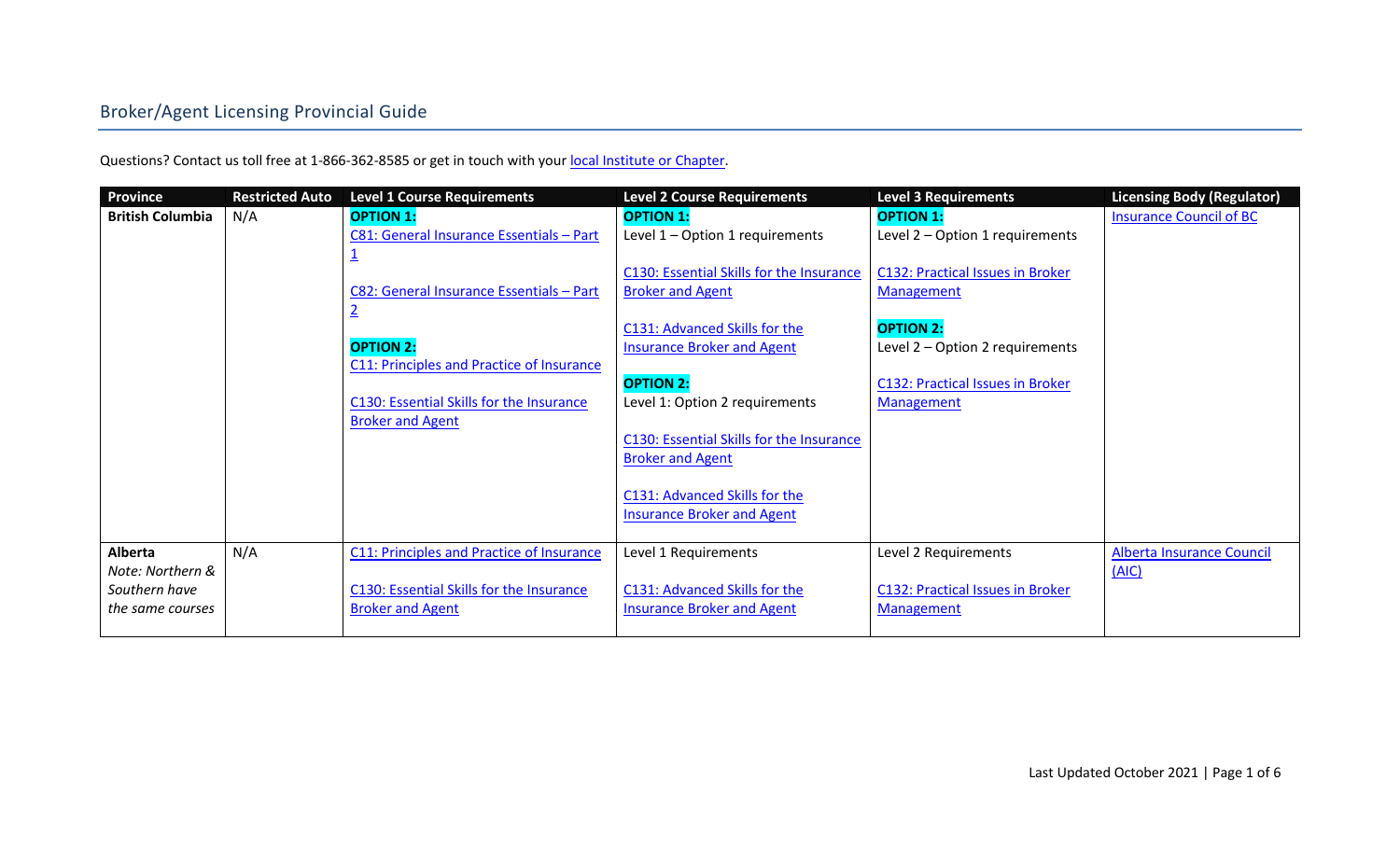| Saskatchewan    | <b>RESTRICTED</b>   | <b>OPTION 1:</b>                           | Level 1 Requirements                     | Level 2 Requirements        | <b>Insurance Councils of</b>         |
|-----------------|---------------------|--------------------------------------------|------------------------------------------|-----------------------------|--------------------------------------|
|                 | <b>AUTO KIT:</b>    | <b>Restricted Auto kit</b>                 |                                          |                             | Saskatchewan (ICS)                   |
|                 | Saskatchewan        |                                            | C130: Essential Skills for the Insurance | C132: Practical Issues in   |                                      |
|                 | Automobile          | Sask, Accident & Sickness and Travel       | <b>Broker and Agent</b>                  | <b>Broker Management OR</b> |                                      |
|                 | Licensing $-$       | Health Supplement kit                      |                                          | completed CIP Designation   |                                      |
|                 | Restricted          |                                            | C131: Advanced Skills for the            |                             |                                      |
|                 | <b>Agent Manual</b> | C81: General Insurance Essentials - Part 1 | <b>Insurance Broker and Agent</b>        |                             |                                      |
|                 |                     |                                            |                                          |                             |                                      |
|                 | ICS Bylaws and      | C82: General Insurance Essentials - Part 2 |                                          |                             |                                      |
|                 | Schedules           |                                            |                                          |                             |                                      |
|                 | Note: Students      | <b>OPTION 2:</b>                           |                                          |                             |                                      |
|                 | must obtain         | <b>Restricted Auto kit</b>                 |                                          |                             |                                      |
|                 | these from the      |                                            |                                          |                             |                                      |
|                 | ICS website.        | Sask Accident & Sickness and Travel        |                                          |                             |                                      |
|                 |                     | Health Supplement kit                      |                                          |                             |                                      |
|                 |                     | C11: Principles and Practice of Insurance  |                                          |                             |                                      |
|                 |                     | C130: Essential Skills for the Insurance   |                                          |                             |                                      |
|                 |                     | <b>Broker and Agent</b>                    |                                          |                             |                                      |
|                 |                     |                                            |                                          |                             |                                      |
| <b>Manitoba</b> | N/A                 | <b>OPTION 1:</b>                           | C130: Essential Skills for the Insurance | C132: Practical Issues in   | <b>Insurance Council of Manitoba</b> |
|                 |                     | C81: General Insurance Essentials - Part 1 | <b>Broker and Agent</b>                  | <b>Broker Management</b>    |                                      |
|                 |                     |                                            |                                          |                             |                                      |
|                 |                     | C82: General Insurance Essentials - Part 2 | C131: Advanced Skills for the            |                             |                                      |
|                 |                     |                                            | <b>Insurance Broker and Agent</b>        |                             |                                      |
|                 |                     | <b>OPTION 2:</b>                           |                                          |                             |                                      |
|                 |                     | C11: Principles and Practice of Insurance  |                                          |                             |                                      |
|                 |                     |                                            |                                          |                             |                                      |
|                 |                     | C130: Essential Skills for the Insurance   |                                          |                             |                                      |
|                 |                     | <b>Broker and Agent</b>                    |                                          |                             |                                      |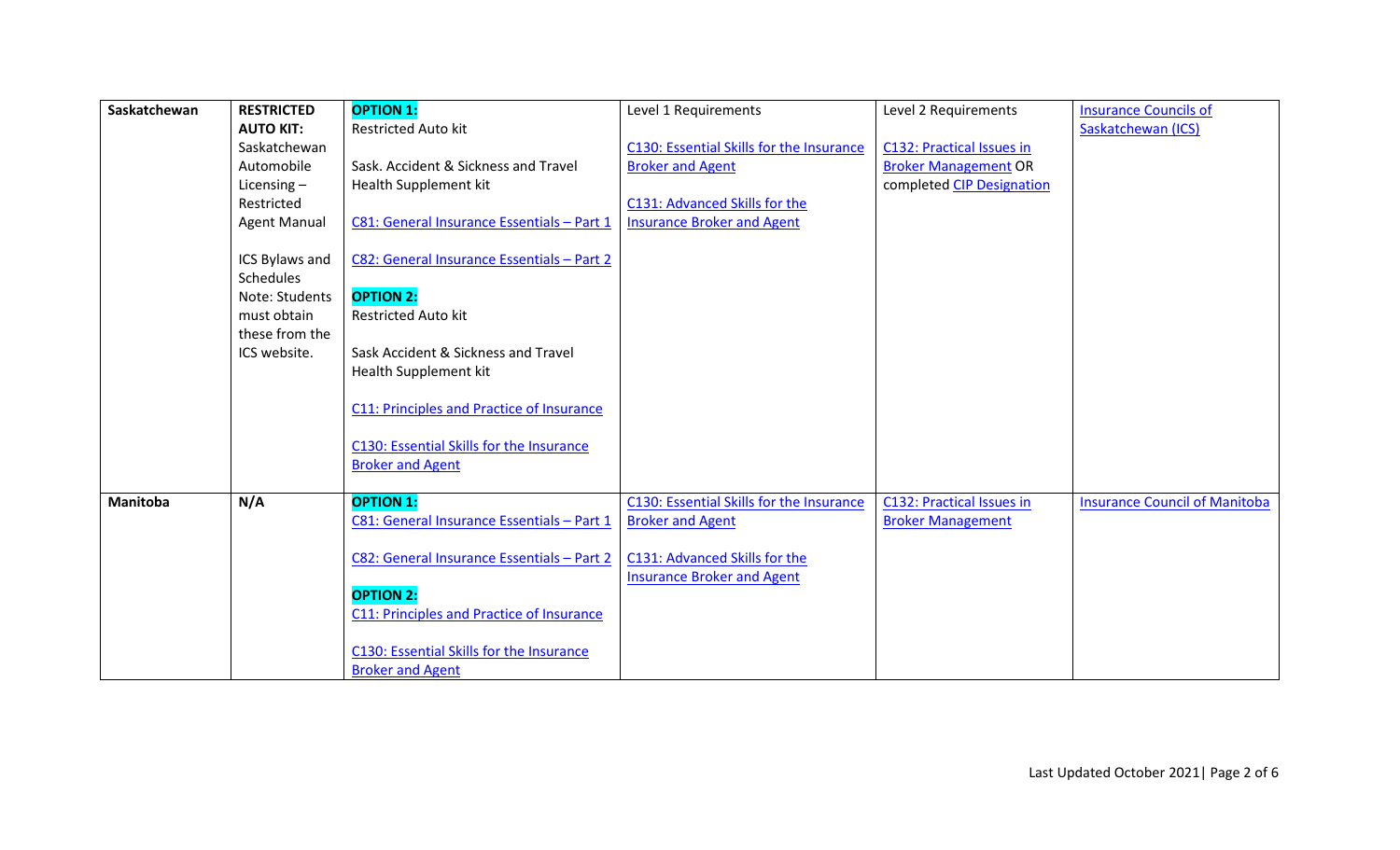| <b>Ontario</b>     | N/A | <b>LEVEL I - ENTRY LEVEL</b>                                            | <b>LEVEL II - TECHNICAL</b>            | <b>LEVEL III - MANAGEMENT</b>           | <b>Registered Insurance Brokers</b> |
|--------------------|-----|-------------------------------------------------------------------------|----------------------------------------|-----------------------------------------|-------------------------------------|
|                    |     | C81: General Insurance Essentials - Part 1                              | C130: Essential Skills for the         | <b>C132: Practical Issues in Broker</b> | of Ontario (RIBO)                   |
|                    |     |                                                                         | <b>Insurance Broker and Agent</b>      | <b>Management</b>                       |                                     |
|                    |     | C82: General Insurance Essentials - Part 2                              |                                        |                                         |                                     |
|                    |     |                                                                         | C131: Advanced Skills for the          |                                         |                                     |
|                    |     | <b>Ontario Automobile Insurance Licensing</b>                           | <b>Insurance Broker and Agent</b>      |                                         |                                     |
|                    |     | Supplement                                                              |                                        |                                         |                                     |
|                    |     | Habitational Insurance Policy Wordings                                  |                                        |                                         |                                     |
|                    |     | OAP 1 - Ontario Auto Insurance Wording                                  |                                        |                                         |                                     |
|                    |     | Travel Health Insurance Manual (supplied<br>by IBAO)                    |                                        |                                         |                                     |
| <b>Nova Scotia</b> | N/A | <b>OPTION 1:</b>                                                        | <b>C11: Principles and Practice of</b> | <b>C11: Principles and Practice of</b>  | <b>Superintendent of Insurance</b>  |
|                    |     | C81: General Insurance Essentials - Part 1                              | <b>Insurance</b>                       | <b>Insurance</b>                        |                                     |
|                    |     |                                                                         |                                        |                                         |                                     |
|                    |     | C82: General Insurance Essentials - Part 2                              | C130: Essential Skills for the         | C130: Essential Skills for the          |                                     |
|                    |     |                                                                         | <b>Insurance Broker and Agent</b>      | <b>Insurance Broker and Agent</b>       |                                     |
|                    |     | Atlantic Canada Automobile Insurance                                    |                                        |                                         |                                     |
|                    |     | <b>Licensing Supplement</b>                                             | C131: Advanced Skills for the          | C131: Advanced Skills for the           |                                     |
|                    |     |                                                                         | <b>Insurance Broker and Agent</b>      | <b>Insurance Broker and Agent</b>       |                                     |
|                    |     | NSPF No. 1 Standard Automobile Policy<br>(Owner's Form) for Nova Scotia |                                        | <b>C132: Practical Issues in Broker</b> |                                     |
|                    |     |                                                                         |                                        | Management                              |                                     |
|                    |     | Comprehensive Homeowner, Tenant,                                        |                                        |                                         |                                     |
|                    |     | condominium Unit Owner Package Policy                                   |                                        |                                         |                                     |
|                    |     |                                                                         |                                        |                                         |                                     |
|                    |     | <b>OPTION 2:</b>                                                        |                                        |                                         |                                     |
|                    |     | C11: Principles and Practice of Insurance                               |                                        |                                         |                                     |
|                    |     |                                                                         |                                        |                                         |                                     |
|                    |     | C130: Essential Skills for the Insurance                                |                                        |                                         |                                     |
|                    |     | <b>Broker and Agent</b>                                                 |                                        |                                         |                                     |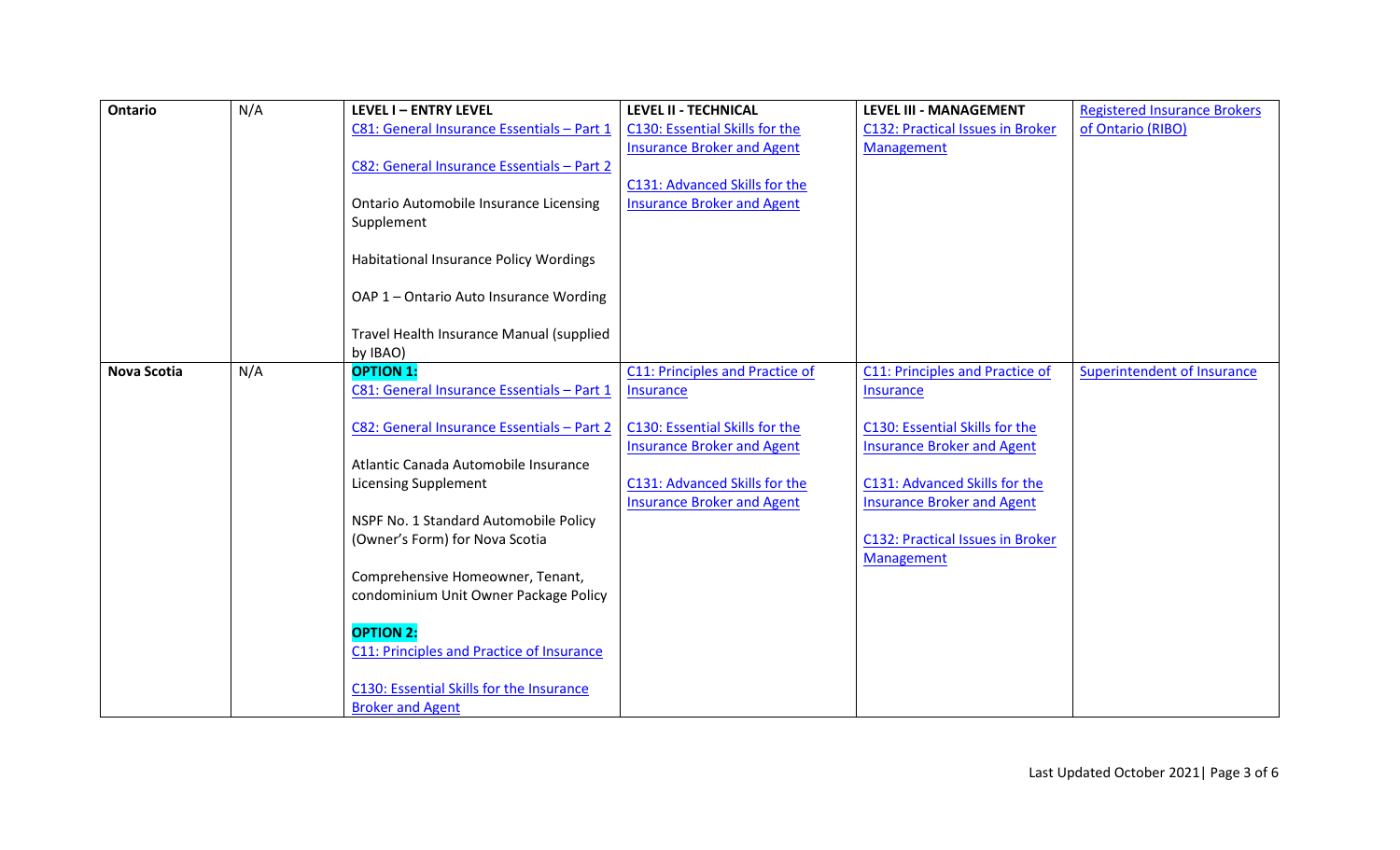| <b>Newfoundland &amp;</b> | N/A | <b>OPTION 1:</b>                           | <b>C12: Insurance on Property</b>  | <b>IIC Chartered Insurance</b>   | <b>Superintendent of Insurance</b> |
|---------------------------|-----|--------------------------------------------|------------------------------------|----------------------------------|------------------------------------|
| Labrador                  |     | C81: General Insurance Essentials - Part 1 |                                    | Professional                     |                                    |
|                           |     |                                            | C14: Automobile Insurance          |                                  |                                    |
|                           |     | C82: General Insurance Essentials - Part 2 |                                    |                                  |                                    |
|                           |     |                                            | C17: Claims                        |                                  |                                    |
|                           |     | NL Automobile Supplement                   |                                    |                                  |                                    |
|                           |     |                                            | C72: Introduction to Risk          |                                  |                                    |
|                           |     | S.P.F. No. 1 Standard Automobile Policy    | <b>Management and Commercial</b>   |                                  |                                    |
|                           |     | (Owner's Form) Newfoundland &              | Lines                              |                                  |                                    |
|                           |     | Labrador                                   |                                    |                                  |                                    |
|                           |     |                                            | C110: Essentials of Loss Adjusting |                                  |                                    |
|                           |     | IBC-1155: Comprehensive Homeowners         |                                    |                                  |                                    |
|                           |     | Form                                       |                                    |                                  |                                    |
|                           |     | <b>OPTION 2:</b>                           |                                    |                                  |                                    |
|                           |     | C11: Principles and Practice of Insurance  |                                    |                                  |                                    |
|                           |     |                                            |                                    |                                  |                                    |
|                           |     |                                            |                                    |                                  |                                    |
|                           |     |                                            |                                    |                                  |                                    |
| <b>New Brunswick</b>      | N/A | <b>OPTION 1:</b>                           |                                    |                                  | <b>Superintendent of Insurance</b> |
|                           |     | C81: General Insurance Essentials - Part 1 | Same as Level 1                    | C130: Essential Skills for the   |                                    |
|                           |     |                                            |                                    | Insurance Broker and Agent       |                                    |
|                           |     | C82: General Insurance Essentials - Part 2 |                                    | C131: Advanced Skills for the    |                                    |
|                           |     |                                            |                                    | Insurance Broker and Agent       |                                    |
|                           |     | <b>OPTION 2:</b>                           |                                    |                                  |                                    |
|                           |     | C11: Principles and Practice of Insurance  |                                    |                                  |                                    |
|                           |     |                                            |                                    |                                  |                                    |
|                           |     | C130: Essential Skills for the Insurance   |                                    | Level 4                          |                                    |
|                           |     | <b>Broker and Agent</b>                    |                                    |                                  |                                    |
|                           |     |                                            |                                    | C132: Practical Issues in Broker |                                    |
|                           |     |                                            |                                    | Management                       |                                    |
|                           |     |                                            |                                    |                                  |                                    |
|                           |     |                                            |                                    |                                  |                                    |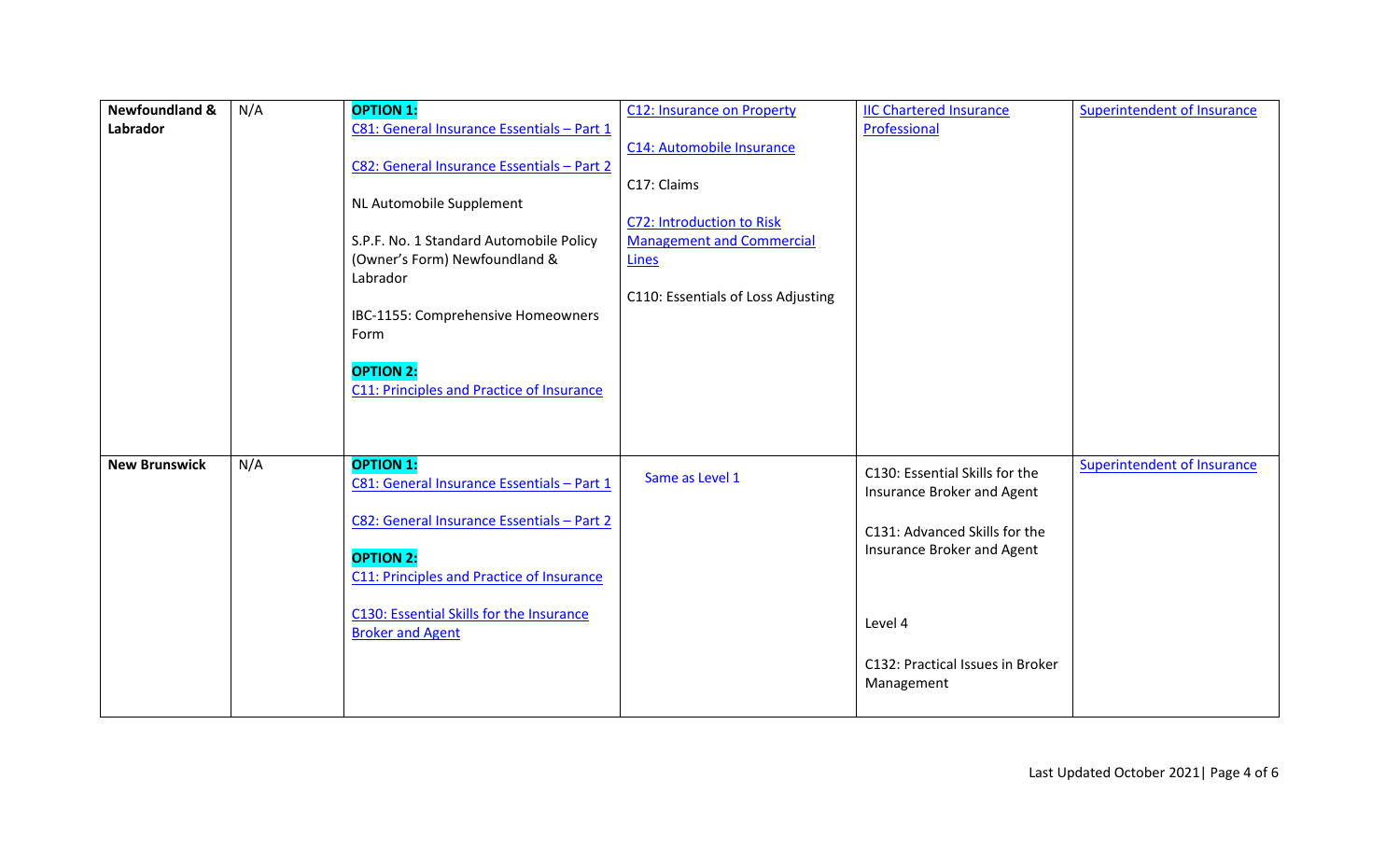| <b>Prince Edward</b> | N/A | <b>OPTION 1:</b>                           | N/A | N/A | Superintendent of Insurance |
|----------------------|-----|--------------------------------------------|-----|-----|-----------------------------|
| Island               |     | C81: General Insurance Essentials - Part 1 |     |     |                             |
|                      |     |                                            |     |     |                             |
|                      |     | C82: General Insurance Essentials - Part 2 |     |     |                             |
|                      |     |                                            |     |     |                             |
|                      |     | <b>OPTION 2:</b>                           |     |     |                             |
|                      |     | C11: Principles and Practice of Insurance  |     |     |                             |

### **Québec Requirements**

**Minimum Qualifications**

- Diploma of Collegial Studies from Québec (DCS);
- Diploma of Collegial Studies (DCS) Insurance and Financial Advisory Services;
- Attestation of collegial studies in damage insurance recognized in an agreement entered into for that purpose between the AMF and a Québec college-level institution;
- Two university certificates of 30 credits each from a Canadian university;
- Bachelor's degree, specialized graduate diploma (D.E.S.S.), Master's degree or doctoral degree from a Canadian university;
- Decision issued by the AMF recognizing a level of education equivalent to the Diploma of Collegial Studies;
- Comparative evaluation for studies done outside Québec issued by the ministère de l'Immigration et des Communautés culturelles du Québec, indicating a minimum of 13 years of studies;
- Secondary school diploma or equivalent level of education and a decision issued by the AMF recognizing at least 3 years of full-time work experience.

# **AMF Examinations**

The AMF requires future professionals to pass the following examinations, based on the sector or sector class in which they plan to practice, in order to ensure they have the necessary skills to properly advise clients.

For personal lines damage insurance:

05-105 05-401 05-402